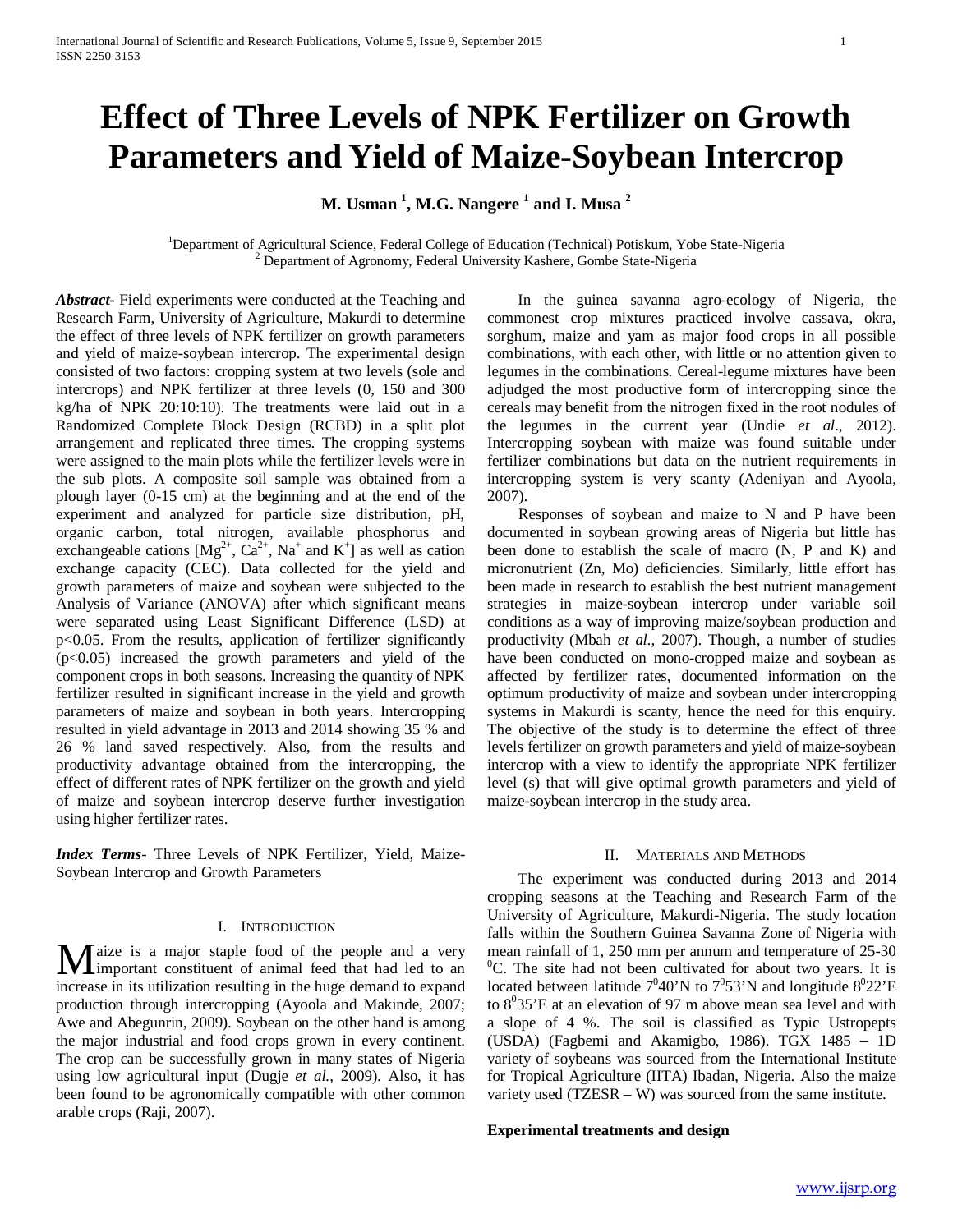The trial consisted of two factors: cropping system at two levels (sole maize, soybean and intercropping) and NPK fertilizer at three levels (0 kg/ha, 150 kg/ha and 300 kg/ha of NPK 20:10:10) and were laid out in a split plot in RCBD with cropping system occupying the main plots and fertilizer levels at sub plots and were replicated thrice. The experimental area was cleared manually using cutlass. Thereafter it was ploughed, harrowed and demarcated into experimental units. Each plot was measured 4 m x 4 m = 16 m<sup>2</sup>. Soybean and maize seeds were sown the same day after seed treatment with apron-plus.

 Manual weeding was carried out at 3 and 8 weeks after planting (WAP). Fertilizer application was done at 3 WAP by band placement on sole crop soybean / sole crop maize and maize-soybean intercrop in alternate rows. Maize was harvested when the cobs were dry. Further sun-drying of the maize cobs was done before shelling. Soybean was harvested later, when the leaves had turned yellow and pods sufficiently dried.

## **Soil Data Collection and Analysis**

 A composite soil sample was obtained from a plough layer (0-15 cm) at the beginning and at the end of the experiment according to the treatments for routine analysis to see if there

| $LER =$ | Intercrop yield of maize | Intercrop yield of soybean              |  |
|---------|--------------------------|-----------------------------------------|--|
|         | Sole crop yield of maize | $\overline{Sole}$ drop yield of soybean |  |

# Percentage Land Saved = 100-1/LER x 100

 Where LER is equal to 1.0, it means that there is no advantage to intercropping over sole crop. LER above 1.0 shows an advantage to intercropping while number below 1.0 shows a disadvantage in intercropping.

#### III. RESULTS AND DISCUSSION

### **Pre-Planting Soil Analysis**

 The pre-planting soil analysis (Table 1) indicates a poor soil fertility status that requires fertilizer application to replenish nutrients taken out from the soil through crop harvest and to supplement nutrients to boost yields (Olatunji and Ayuba, 2012). The total N before planting in the two cropping seasons (0.06 and 0.08 %) falls below the optimum value of 0.150 % (Agboola, 1975). Similarly, the values of SOM (1.56 and 1.64 %) for the two cropping seasons were below the average range of 2.5- 2.6 % considered for good crop growth (Prasad and Singh, 2000) in the study area. The results of the pre-planting soil analysis thus indicated that soil amendment was required in line with earlier observation by Agboola (1975) who reported that farmers in Africa requires adequate soil amendment for good crop production as a result of low inherent soil fertility.

# **Effect of Fertilizer Rates on the Growth Parameters and Yield of Maize**

 Maize yield and growth parameters increased with increased application of NPK fertilizer in both seasons (Table 2). Higher yield components of maize were recorded under sole cropping compared to intercropping indicating that crops in sole plots suffered less from competition. The implication of this finding is that the nutrient requirements of soybean and maize in the intercropping system were higher than the nutrient need of the sole crops as Baker (1979) and Mbah *et al.,* (2007) reported that

was a change in the soil properties after the experiment for both cropping seasons. The soil samples taken from each plot according to treatment and the composite were analyzed at NICANSOL Soil Testing Laboratory of the University of Agriculture, Makurdi, for particle size distribution, pH, Organic Carbon, Total Nitrogen, Available phosphorus and exchangeable cations  $[Mg^{2+}, Ca^{2+}, Na^+$  and  $K^+]$  as well as Cation Exchange Capacity (CEC) using standard analytical procedures.

# **Maize/Soybean Data Collection and Analysis**

 Data were collected for the yield parameters of maize for both cropping seasons. These include cob length, cob diameter, weight of 100 seeds, number of cobs per plant and grain yield while that of soybean include number of pods per plant, number of seeds per pod, weight of 100 pods, weight of 100 seeds and grain yield.

 Data for the yield parameters of both crops were subjected to the Analysis of Variance (ANOVA) and means were separated using Least Significant Difference (LSD) at 5 % level of probability. The productivity from the mean yield data of both sole and intercropping system were determined by the land equivalent ratio (LER), (Willey, 1985).

the nutrient demand of the component crops were always higher than for sole crops.

# **Effect of Fertilizer Rates on the Growth Parameters and of Soybean**

 The soybean yield and growth parameters increased with increase in NPK fertilizer application (Table 3). Similar positive responses of soybean to NPK fertilizer application have been observed by some researchers (Osunde *et al.,* 2004; Mbah *et al.,* 2007). In addition, Kang (1975) reported a significant linear increase in yield of soybean to nitrogen (N) applied at 0, 30, 60 and 120 kg N/ha but noted that N at 30 kg/ha with inoculation gave higher yields. Okpara *et al.,* (2002) in their study with straight nitrogen within the range (0-100 kgN/ha) and potassium  $(0-80 \text{ kg } K_2\text{O/ha})$  fertilizers in the humid rainforest zone reported high response of soybean to fertilizer application and concluded that nitrogen alone was very effective in increasing soybean yield with application of up to 100 Kg N/ha.

 Similar work by Chiezey (2001) in the guinea savanna showed increased soybean grain yield with increased nitrogen fertilizer application from 0 to 80 kgN/ha. The results of the present investigation showed that soybean benefited more from the highest fertilizer rate (300 kg/ha) in the two cropping seasons, hence corroborate these reports. The zero NPK treatment gave the least yield components assessed. Averaged over the two cropping seasons, the lowest numbers of pods per plant were obtained from intercropping at zero level of NPK fertilizer application while the highest values were obtained under sole cropping at 300 kg/ha NPK fertilizer in 2013. A similar trend was obtained in 2014 cropping season.

 The productivity from the mean yield data of both sole and intercropping system was determined by the land equivalent ratio (LER) according to Willey (1985). In 2013 and 2014, intercropping resulted in yield advantage; the total land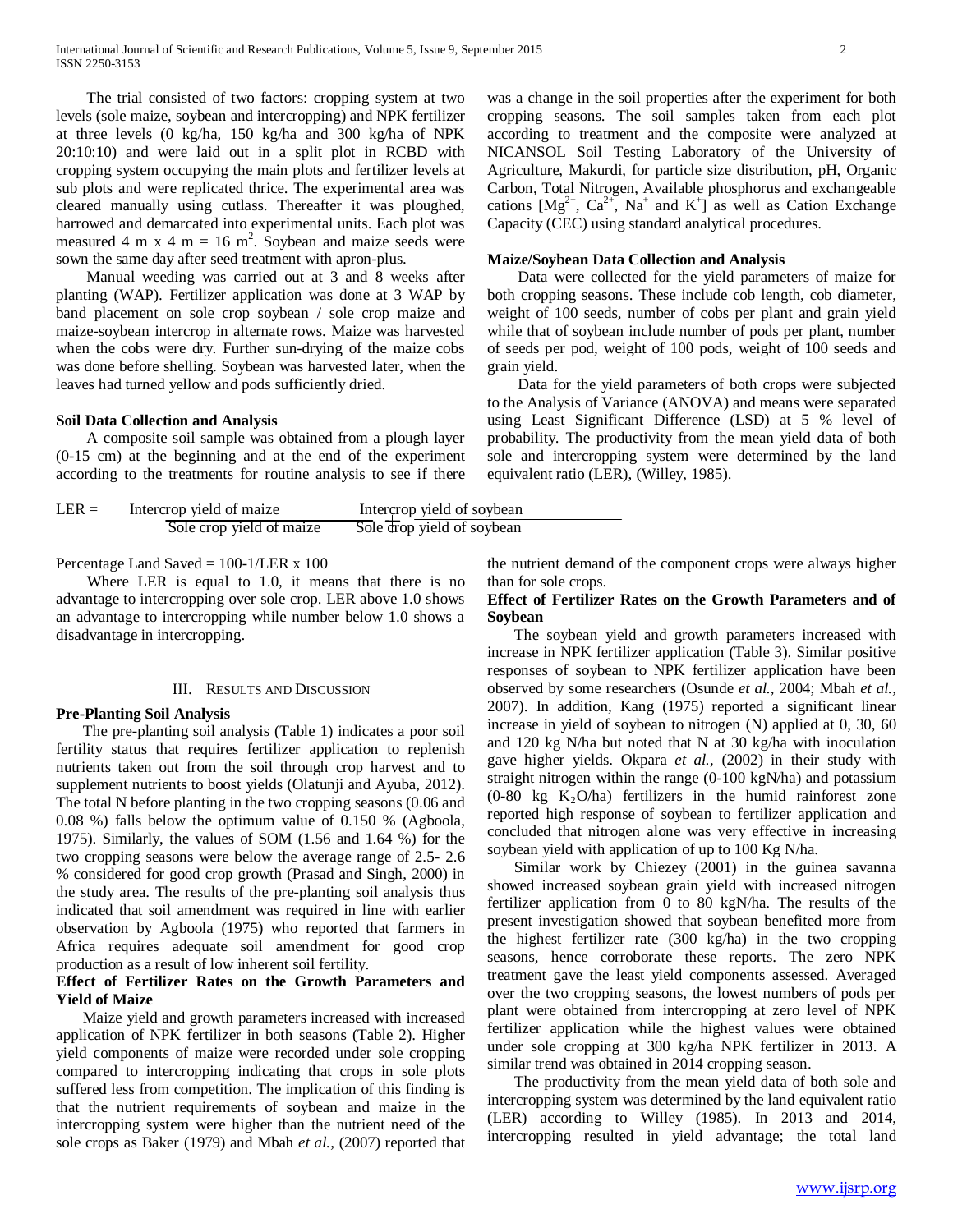equivalent ratio (LER) was (1.53) in 2013 and (1.35) in 2014 showing 35 % and 26 % land saved in 2013 and 2014 cropping seasons respectively (Table 4) due to intercropping compared to sole crop of both maize and soybean.

## IV. CONCLUSION AND RECOMMENDATIONS

 The results of the experiments showed that intercropping reduced the yields and growth parameters of maize and soybean compared with their sole crops. Fertilizer significantly  $(p<0.05)$ increased the yield and growth parameters of both crops in both seasons than when no fertilizer was applied. Increasing the quantity of NPK fertilizer resulted in significant increase in the yield and growth parameters of maize and soybean crops in both years.

 The productivity of maize-soybean mixture showed yield advantage of 1.53 at 35 % land saved (2013) and 1.35 at 26% land saved (2014). The highest crops yields and growth parameters were obtained at the highest fertilizer rate used in the study. Based on yield and productivity advantage obtained from the intercropping, the effect of different rates of NPK fertilizer on the growth and yield of maize and soybean intercrop deserve further investigation using higher fertilizer rates.

#### **REFERENCES**

- [1] Adeniyan, O. N. and Ayoola, O. T. (2007). Evaluation of four improved soybean varieties under different planting dates in relayed cropping system with maize under soybean/maize/cassava intercrop. African Journal of Biotechnology. 6(19): 2220 – 2224.
- [2] Agboola, A.A. (1975). The problem of improving soil fertility by the use of green manure in tropical farming system. FAO Soil Bulletin. 27: 147-163.
- [3] Awe, G. O. and Abegunrin, T. P. (2009). Effect of low input tillage and amaranth intercropping systems on growth and yield of maize (Zea mays). African Journal of Agricultural Research. 4(7): 578-583.
- [4] Ayoola, O. T. and Makinde, E. A. (2007). Fertilizer treatment effects on performance of cassava under two planting patterns in a cassava based cropping system in south west Nigeria. Research Journal of Agriculture and Biological Science. 3(1): 13-20.
- [5] Baker, E. F. I. (1979). Mixed cropping in northern Nigeria. III. Mixtures of cereals. Experimental Agriculture. 15: 41 – 48..
- [6] Chiezey, U.F.( 2001). Pod abortion and grain yield of soybean (Glycine max (L.) Merrill) as influenced by nitrogen and phosphorus nutrition in the northern guinea savanna zone of Nigeria. Tropical Oilseeds Journal. 6: 1 – 10.
- [7] Dugje, I. Y., Omoigui, L. O., Ekeleme, F., Bandy Opadhyay, R. Lava Kumar, P. and Kamara, A.Y. (2009). Farmers Guide to Soybean Production in Northern Nigeria. International Institute of Tropical Agricuture, IITA Ibadan, Nigeria. Pp. 21.
- [8] Fagbemi, A. and Akamigbo, F.O.R. (1986). Soils of Benue State and their capabilities. Proceedings of the 14th Annual Conference of Soil Science Society Nigeria. Held at Makurdi on the 4th -7th November. Pp. 49-52.
- [9] Kang. T.A.(1975). Effects of inoculation and nitrogen fertilizer on soybean in western Nigeria. Experimental Agriculture. 11: 23 -31.
- [10] Mbah, E.U., Muoneke, C. O. and Okpara, D. A. (2007). Effect of Compound fertilizer on the yield and productivity of soybean and maize in soybean/maize intercrop in southeastern Nigeria. Tropical and Subtropical Agroecosystems. 7:87-95.
- [11] Okpara, D.A., Nwajiugo, U.C. and Ibiam, B. (2002).The response of soybean to nitrogen and potassium fertilization in the forest belt of south eastern Nigeria. Tropical Oilseeds Journal. 7: 53 – 61.
- [12] Olatunji, O. and Ayuba, S.A (2012). Effect of combined applications of poultry manure and NPK 20-10-10 fertilizer on soil chemical properties and yield of maize (Zea mays L.). Proceedings of the 35th Annual Conference of the Soil Science Society of Nigeria (SSSN). 7th – 11th March. Federal University of Technology Minna.
- [13] Osunde, A.O., Tsado, P.A., Bala, A. and Sanginga, N. (2004). Productivity of a maize – promiscuous soybean intercrop as affected by fertilizer in the southern Guinea Savanna Zone of Nigeria. West African Journal of Applied Ecology. 5:51- 62.
- [14] Raji, J. A. (2007). Intercropping soybean and maize in a derived savanna ecology. African Journal of Biotechnology. 6(16): 1885 – 1887
- [15] Swindale, L.D. (1987). Conference Introduction. In: Proceedings of the International Pearl Millet Workshop. 7-11 April, ICRISAT Centre, India. 37: 29-38.
- [16] Undie, U. L. Uwah, D. F and Attoe, E. E (2012). Effect of intercropping and crop arrangement on yield and productivity of late season maize/soybean mixtures in the humid environment of south southern Nigeria. Journal of Agricultural Science. 4(4): 37-40.
- [17] Willey, R. W. (1985). Evaluation and presentation of intercropping advantages. Journal of Experimental Agriculture. 21:119-133.

## **AUTHORS**

**First Author** – M. Usman, Department of Agricultural Science, Federal College of Education (Technical) Potiskum, Yobe State-Nigeria.

**Second Author** – M.G. Nangere, Department of Agricultural Science, Federal College of Education (Technical) Potiskum, Yobe State-Nigeria.

**Third Author** – I. Musa, Department of Agronomy, Federal University Kashere, Gombe State-Nigeria.

# **Correspondence Author** – M. Usman, Email: [usmanm2020@gmail.com.](mailto:usmanm2020@gmail.com)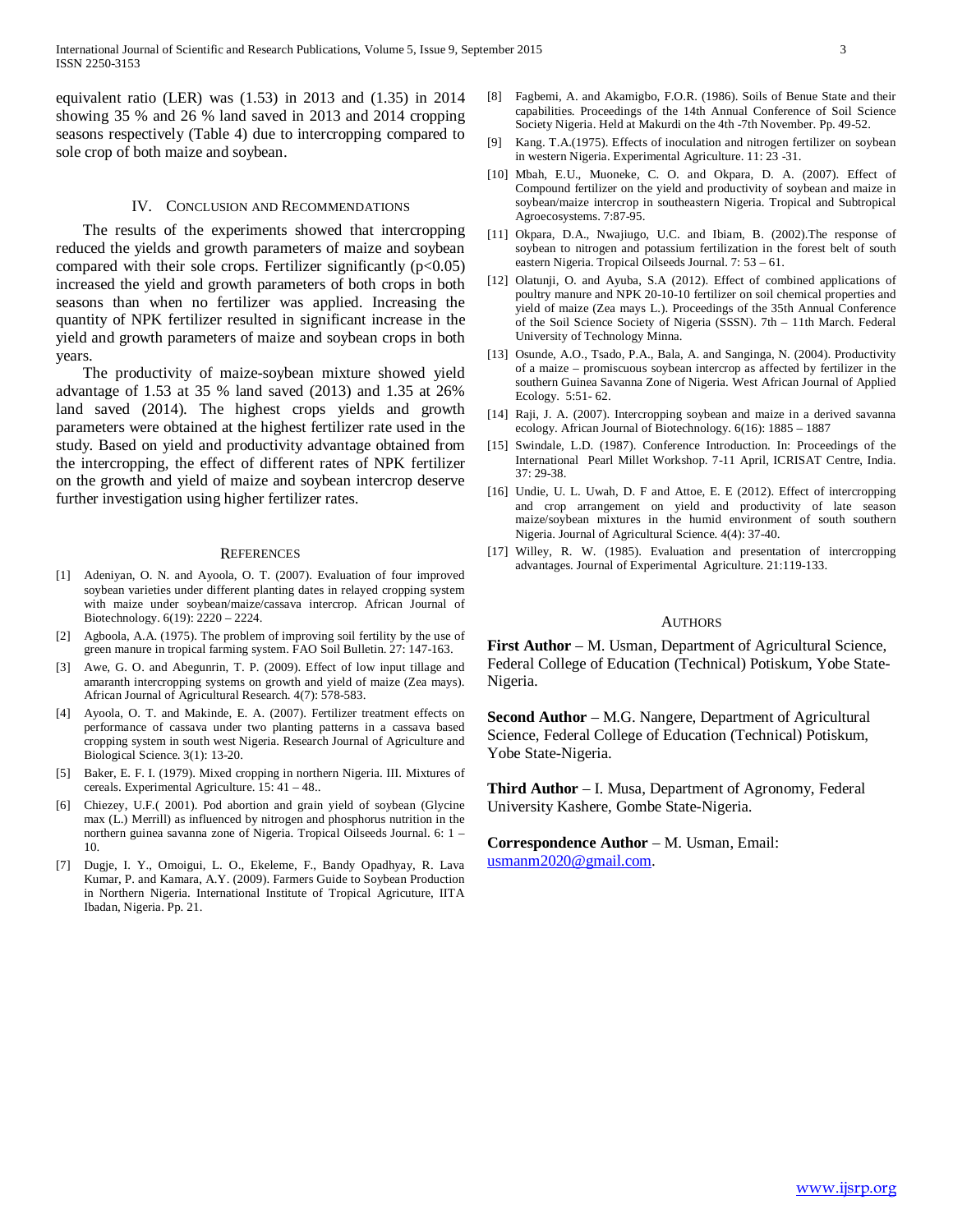| <b>Property</b>                       | 2013       | 2014       |  |
|---------------------------------------|------------|------------|--|
| <b>Chemical Property</b>              |            |            |  |
| $pH H_2O(1:1)$                        | 6.43       | 6.30       |  |
| pH KCl (1:1)                          | 5.70       | 5.50       |  |
| Organic Carbon (%)                    | 0.90       | 0.95       |  |
| Organic Matter (%)                    | 1.56       | 1.64       |  |
| Total Nitrogen (%)                    | 0.06       | 0.08       |  |
| Available p (ppm)                     | 3.00       | 3.80       |  |
| Exchangeable Cation (Cmol $Kg^{-1}$ ) |            |            |  |
| Ca                                    | 3.28       | 3.06       |  |
| Mg                                    | 1.40       | 1.37       |  |
| K                                     | 0.26       | 0.25       |  |
| Na                                    | 0.61       | 0.60       |  |
| <b>CEC</b>                            | 6.26       | 6.21       |  |
| Base Saturation (%)                   | 89.5       | 87.5       |  |
| <b>Particle size Distribution</b>     |            |            |  |
| Sand $(\%)$                           | 78.4       | 76.0       |  |
| $Silt(\%)$                            | 10.3       | 10.9       |  |
| $Clay(\%)$                            | 11.3       | 13.1       |  |
| <b>Textural Class</b>                 | Sandy loam | Sandy loam |  |

**Table 1: Soil physical and chemical properties of the experimental site before planting**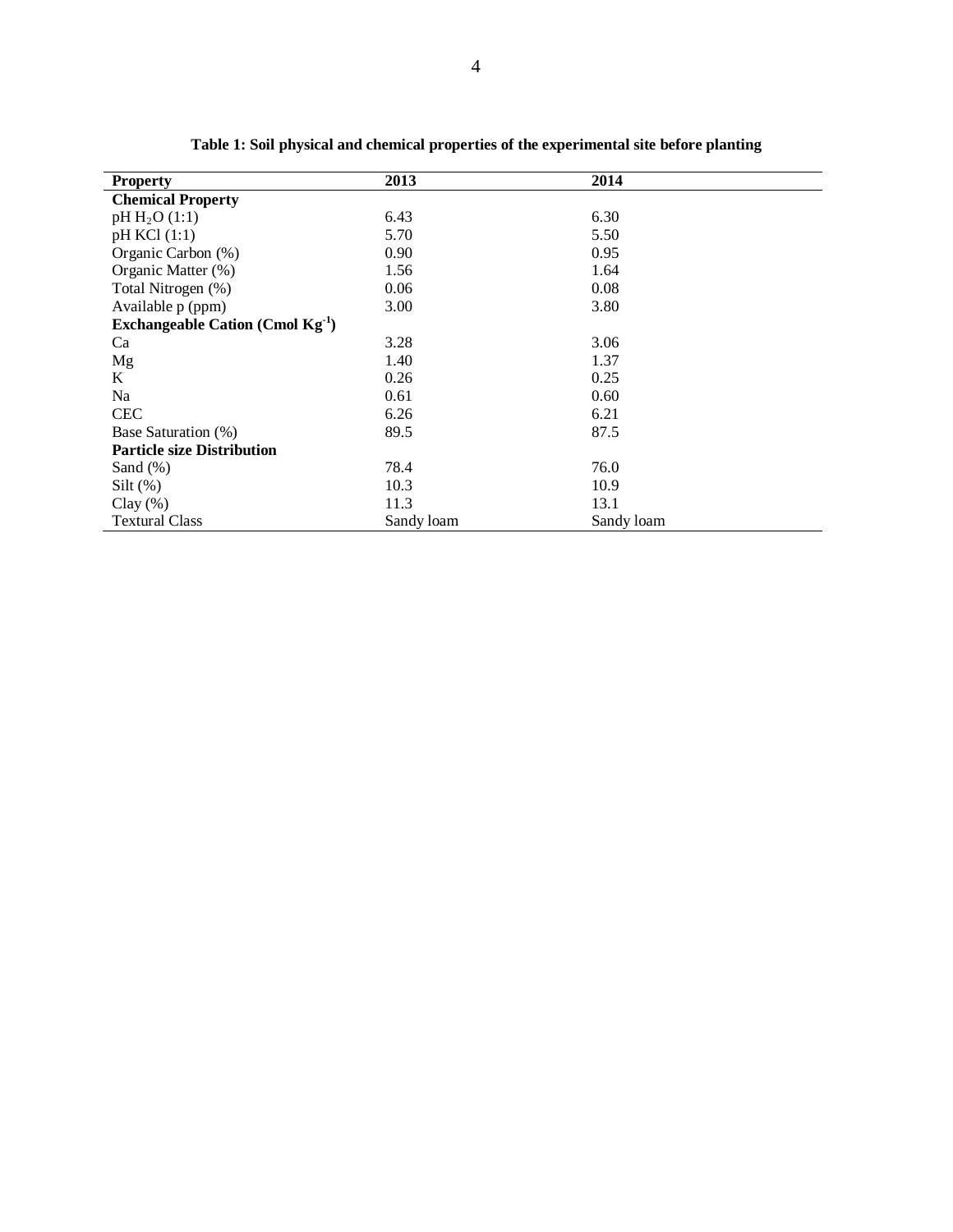|                                 |           | <b>NOL (4WAP)</b> | <b>NOL (8WAP)</b> |       | LA(12WAP) |        |        | PLT HT (12WAP cm) | Grain Yield (kg/ha) |         |
|---------------------------------|-----------|-------------------|-------------------|-------|-----------|--------|--------|-------------------|---------------------|---------|
| <b>Cropping Systems</b>         | 2013      | 2014              | 2013              | 2014  | 2013      | 2014   | 2013   | 2014              | 2013                | 2014    |
| Sole maize                      | 3.68      | 4.13              | 1.85              | 12.06 | 571.00    | 898.00 | 109.40 | 120.90            | 1025.00             | 1275.00 |
| Intercropped maize              | 2.00      | 4.00              | 10.77             | 11.94 | 480.00    | 877.00 | 100.80 | 111.70            | 775.00              | 575.00  |
| LSD(0.05)                       | . . 79    | <b>NS</b>         | l .91             | NS    | 82.3      | 18.00  | 7.13   | 8.15              | 231.0               | 682.5   |
| <b>Fertilizer Rates (Kg/ha)</b> |           |                   |                   |       |           |        |        |                   |                     |         |
| $\overline{0}$                  | 2.22      | 3.43              | 10.64             | 11.25 | 391.00    | 879.00 | 85.60  | 89.00             | 800.00              | 375.00  |
| 150                             | 2.37      | 7.58              | 10.71             | 12.17 | 570.00    | 962.00 | 109.70 | 100.00            | 900.00              | 1125.00 |
| 300                             | 2.43      | 7.97              | 11.08             | 14.11 | 615.00    | 112.00 | 120.00 | 130.00            | 975.00              | 1250.00 |
| LSD(0.05)                       | <b>NS</b> | 3.99              | <b>NS</b>         | 2.09  | 87.70     | 77.4   | 12.21  | 27.8              | 139.0               | 121.0   |

**Table 2: Main effect of cropping systems and fertilizer rates on yield and growth parameters of maize**

 $NS = Not Significant$ 

| Table 3: Main effect of cropping systems and fertilizer rates on yield and growth parameters of soybean |  |  |  |
|---------------------------------------------------------------------------------------------------------|--|--|--|
|                                                                                                         |  |  |  |

| <b>Cropping Systems</b>         |       | <b>NOL</b> (4WAP) |       | <b>NOL (8WAP)</b> |       | LA(12WAP) |       | PLT HT (12WAP cm) |         | Grain Yield (kg/ha) |
|---------------------------------|-------|-------------------|-------|-------------------|-------|-----------|-------|-------------------|---------|---------------------|
|                                 | 2013  | 2014              | 2013  | 2014              | 2013  | 2014      | 2013  | 2014              | 2013    | 2014                |
| Sole Soybean                    | 16.22 | 36.50             | 68.90 | 14.02             | 38.00 | 50.70     | 40.00 | 2.18              | 1300.00 | 1300.00             |
| Intercropped Soybean            | 15.33 | 36.40             | 63.10 | 13.50             | 35.90 | 49.80     | 39.00 | 2.14              | 1000.00 | 1175.00             |
| LSD(0.05)                       | 99،   | <b>NS</b>         | 4.49  | 1.09              | 2.99  | 1.95      | NS    | <b>NS</b>         | 281.80  | 239.0               |
| <b>Fertilizer Rates (Kg/ha)</b> |       |                   |       |                   |       |           |       |                   |         |                     |
|                                 | 15.25 | 16.33             | 57.70 | 68.00             | 26.00 | 39.00     | 37.61 | 38.00             | 800.00  | 500.00              |
| 150                             | 15.42 | 16.99             | 61.10 | 69.65             | 38.00 | 59.60     | 39.03 | 39.00             | 1200.00 | 1250.00             |
| 300                             | 16.67 | 17.76             | 79.20 | 80.00             | 44.00 | 66.20     | 42.74 | 45.00             | 1425.00 | 2000.00             |
| LSD(0.05)                       | 1.09  | 1.51              | 15.76 | 18.66             | 5.83  | 19.58     | 3.39  | 6.91              | 221.50  | 351.10              |

 $NS = Not Significant$